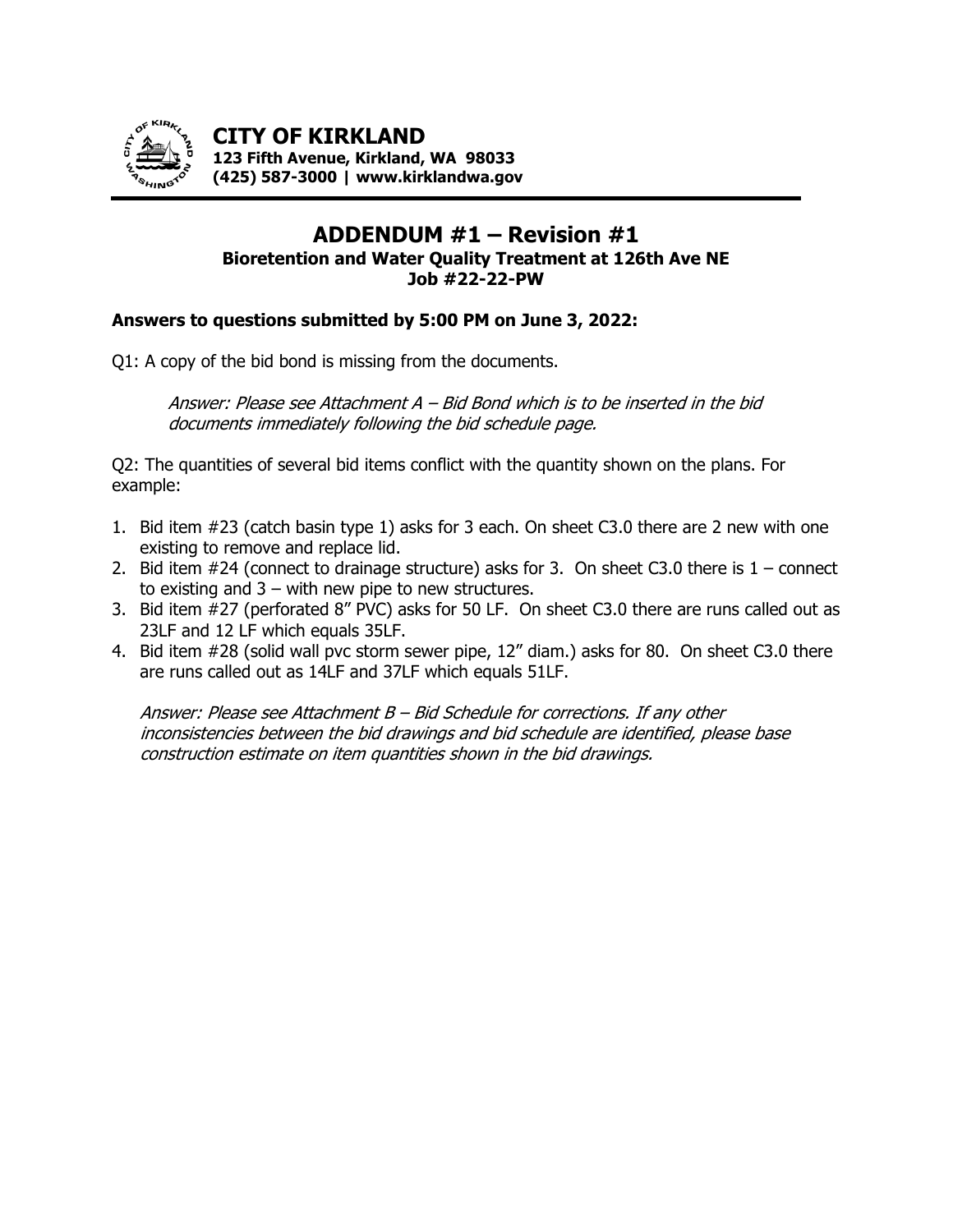

# **BID DEPOSIT**

Herewith find deposit in the form of a cashier's check or certified check in the amount of \$\_\_\_\_\_\_\_\_\_\_\_\_\_\_\_\_\_\_\_which amount is not less than five percent (5%) of the total bid.

SIGN HERE **EXECUTE A SIGN HERE** 

# **BID BOND**

KNOW ALL PERSONS BY THESE PRESENTS:

That we, \_\_\_\_\_\_\_\_\_\_\_\_\_\_\_\_\_\_\_\_\_\_\_\_\_\_\_\_\_\_\_\_\_\_\_\_\_\_\_\_\_\_\_\_\_\_\_\_\_\_\_\_\_\_\_\_\_\_\_\_\_\_, as Principal, and \_\_\_\_\_\_\_\_\_\_\_\_\_\_\_\_\_\_\_\_\_\_\_\_\_\_\_\_\_\_\_\_\_\_\_\_\_\_\_\_\_\_\_\_\_\_\_\_\_\_\_\_\_\_\_\_\_\_\_\_\_\_\_\_\_\_\_\_\_\_, as Surety, are held and firmly bound unto the City of Kirkland, as Obligee, in the penal sum of

dollars, for the payment of which the

Principal and the Surety bind themselves, their heirs, executors, administrators, successors and assigns, jointly and severally, by these presents.

The condition of this obligation is such that if the Obligee shall make any award to the Principal for

Project Name Job Number

according to the terms of the proposal or bid made by the Principal therefor, and the Principal shall duly make and enter into a contract with the Obligee in accordance with the terms of said proposal or bid and award and shall give bond for faithful performance thereof, with Surety or Sureties approved by the Obligee; or if the Principal shall, in case of failure to do so, pay and forfeit to the Obligee the penal amount of the deposit specified in the call for bids, then this obligation shall be null and void; otherwise it shall be and remain in full force and effect and the Surety shall forthwith pay and forfeit to the Obligee, as penalty and liquidated damages, the amount of this bond.

| SIGNED, SEALED AND DATED THIS | DAY OF  | 20 |
|-------------------------------|---------|----|
| PRINCIPAL:                    | SURETY: |    |
|                               |         |    |

Note: If a Bid Bond is provided, it must be accompanied by a power of attorney which appoints the Surety's true and lawful attorney-in-fact to make, execute, seal and deliver this Bid Bond.